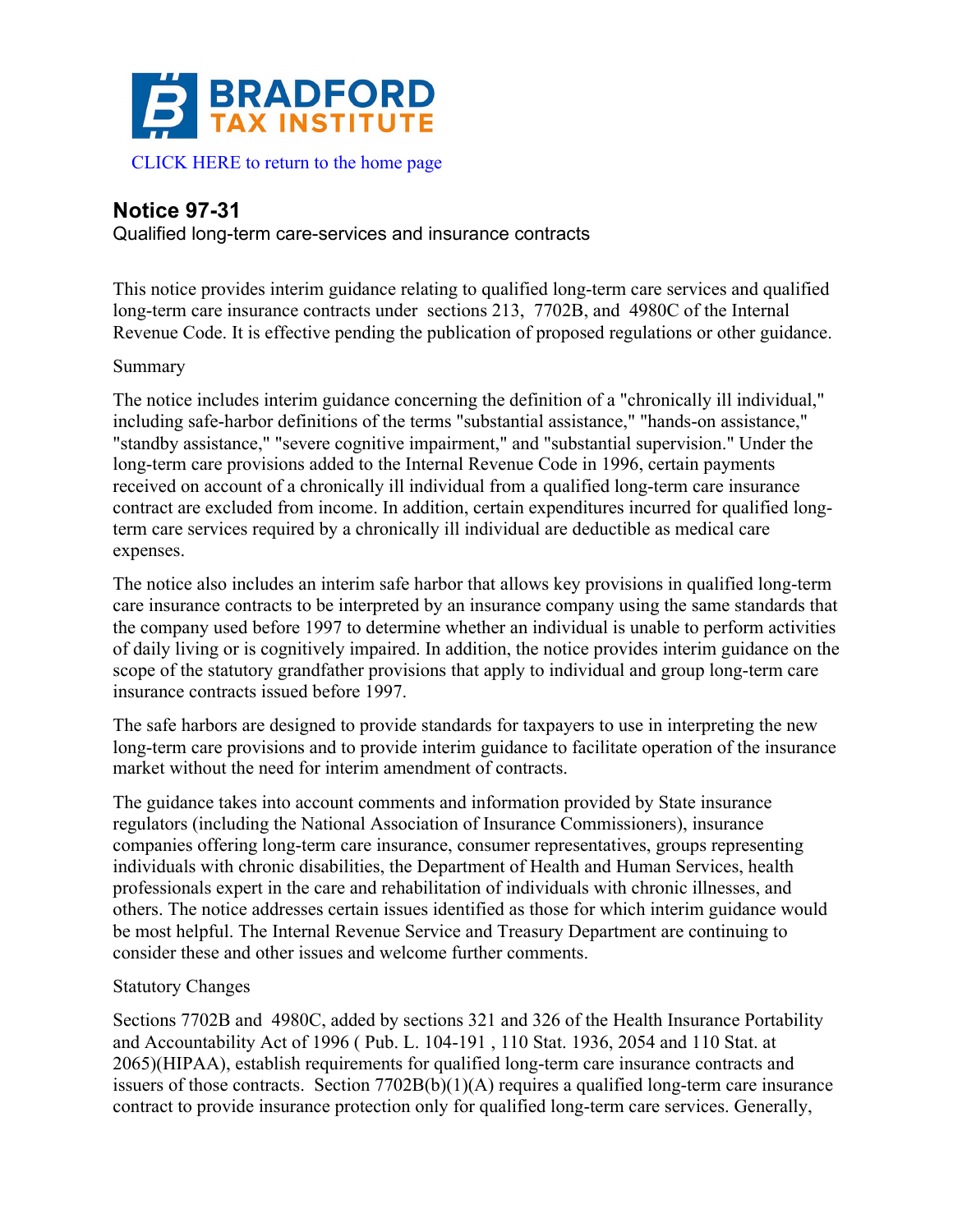section 7702B applies to contracts issued after December 31, 1996, and section 4980C applies to actions taken after December 31, 1996. See HIPAA sections 321(f)(1) and 327.

Section 7702B(c)(1) defines "qualified long-term care services" as necessary diagnostic, preventive, therapeutic, curing, treating, mitigating, and rehabilitative services, and maintenance or personal care services that are required by a chronically ill individual, and provided pursuant to a plan of care prescribed by a licensed health care practitioner.

Section  $7702B(c)(2)$ (A) defines a "chronically ill individual" as any individual who has been certified by a licensed health care practitioner as -

(i) being unable to perform without substantial assistance from another individual at least 2 out of 6 activities of daily living listed in section 7702B(c)(2)(B) (ADLs) for a period of at least 90 days due to a loss of functional capacity (the ADL Trigger);

(ii) having a level of disability similar to the level of disability described in the ADL Trigger as determined under regulations prescribed by the Secretary of the Treasury in consultation with the Secretary of Health and Human Services (the Similar Level Trigger); or

(iii) requiring substantial supervision to protect the individual from threats to health and safety due to severe cognitive impairment (the Cognitive Impairment Trigger).

The 6 ADLs listed in section 7702B(c)(2)(B) are eating, toileting, transferring, bathing, dressing, and continence. Section  $7702B(c)(2)(B)$  further provides that a contract is not a qualified long-term care insurance contract unless it takes into account at least 5 of these 6 activities in determining whether an individual is a chronically ill individual.

In addition, section 322 of HIPAA amended section 213 of the Code. For taxpayers who itemize deductions, section 213 generally allows a deduction for expenses paid during the taxable year, not compensated for by insurance or otherwise, for medical care of the taxpayer, his or her spouse, and dependents, to the extent that the expenses exceed 7.5 percent of the taxpayer's adjusted gross income. As amended by HIPAA, section 213(d) provides that the term "medical care" includes (1) eligible premiums paid for any qualified long-term care insurance contract (as defined in section 7702B(b)) and (2) amounts paid for qualified long-term care services (as defined in section 7702B(c)).

Interim Guidance

### I. Chronically Ill Individuals

This section of the notice provides interim guidance including safe harbors relating to the determination of whether an individual is a "chronically ill individual" under section 7702B(c)(2). Taxpayers (including uninsured individuals, insurance companies, employers, policyholders, and certificate holders) may rely on this interim guidance to determine whether an individual is a chronically ill individual under the ADL Trigger or the Cognitive Impairment Trigger for purposes of the definitions of "qualified long-term care services" in section 7702B(c) and "medical care" in section 213(d).

ADL Trigger. For purposes of the ADL Trigger, taxpayers may rely on all or any of the following safe-harbor definitions -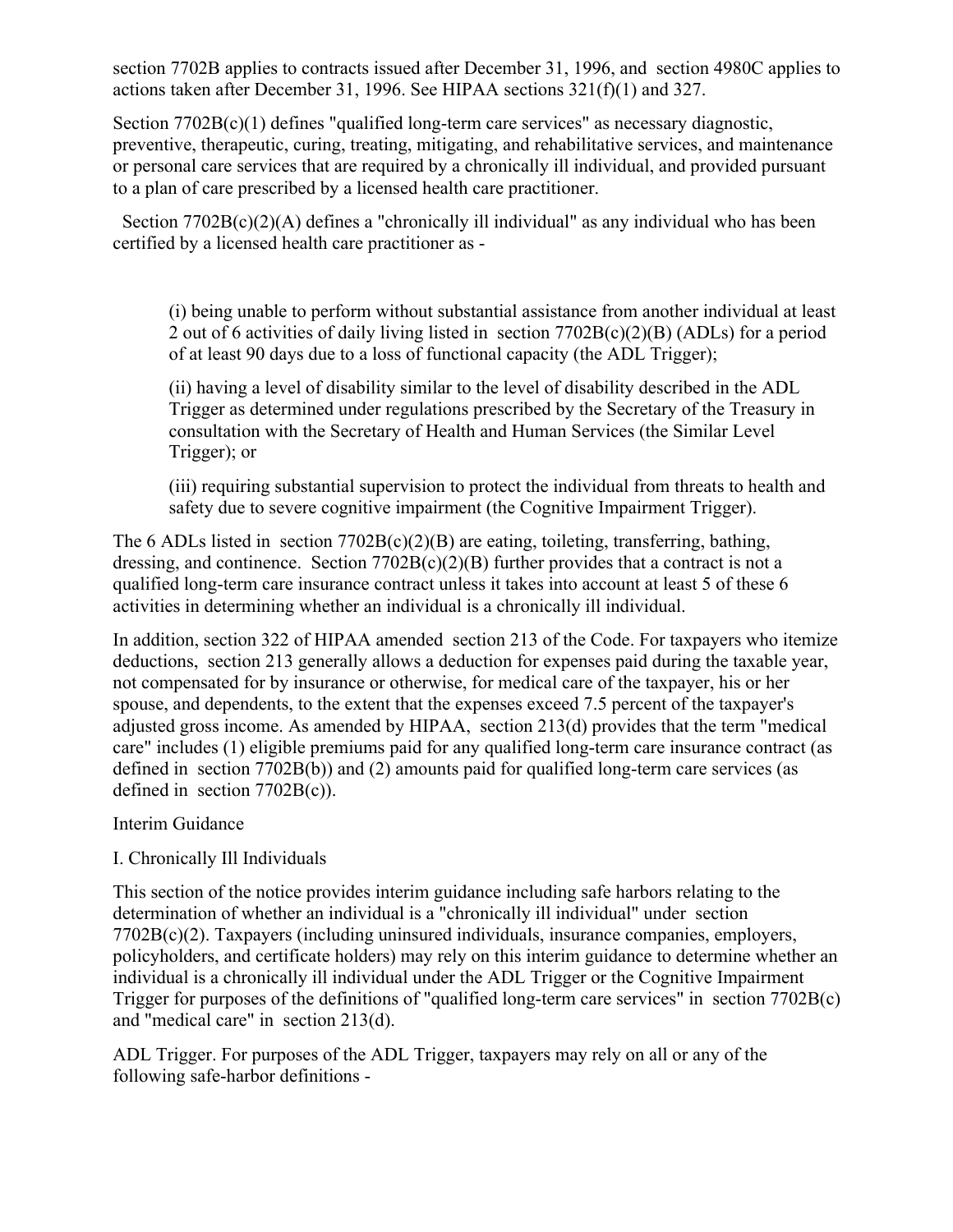(1) "Substantial assistance" means hands-on assistance and standby assistance.

(2) "Hands-on assistance" means the physical assistance of another person without which the individual would be unable to perform the ADL.

(3) "Standby assistance" means the presence of another person within arm's reach of the individual that is necessary to prevent, by physical intervention, injury to the individual while the individual is performing the ADL (such as being ready to catch the individual if the individual falls while getting into or out of the bathtub or shower as part of bathing, or being ready to remove food from the individual's throat if the individual chokes while eating).

An individual is a chronically ill individual under the ADL Trigger only if a licensed health care practitioner has certified that the individual is unable to perform (without substantial assistance from another individual) at least 2 ADLs for a period of at least 90 days due to a loss of functional capacity. This 90-day requirement does not establish a waiting period before which benefits may be paid or before which services may constitute qualified long-term care services.

Cognitive Impairment Trigger. For purposes of the Cognitive Impairment Trigger, taxpayers may rely on either or both of the following safe-harbor definitions -

(1) "Severe cognitive impairment" means a loss or deterioration in intellectual capacity that is (a) comparable to (and includes) Alzheimer's disease and similar forms of irreversible dementia, and (b) measured by clinical evidence and standardized tests that reliably measure impairment in the individual's (i) short-term or long-term memory, (ii) orientation as to people, places, or time, and (iii) deductive or abstract reasoning.

(2) "Substantial supervision" means continual supervision (which may include cuing by verbal prompting, gestures, or other demonstrations) by another person that is necessary to protect the severely cognitively impaired individual from threats to his or her health or safety (such as may result from wandering).

Under the Cognitive Impairment Trigger, unlike the ADL Trigger, a qualified long-term care insurance contract is not required to take any ADL into account for purposes of determining whether an individual is a chronically ill individual.

Safe-Harbor for Continuation of Pre-1997 Insurance Standards. This safe harbor applies to post-1996 long-term care insurance contracts (including any pre-1997 contracts not grandfather under section 321(f)(2) and the grandfather rules in this notice for certain pre-1997 insurance contracts) issued by an insurance company with outstanding pre-1997 long-term care insurance contracts that base eligibility for payments upon the inability to perform any of the ADLs (eating, toileting, transferring, bathing, dressing, and continence) or cognitive impairment. Insurance companies, policyholders, and certificate holders may rely on this safe harbor (as well as the safe-harbor definitions above for the ADL and Cognitive Impairment Triggers) to determine whether an individual is a chronically ill individual under both or either the ADL Trigger and the Cognitive Impairment Trigger for purposes of the definition of a "qualified long-term care insurance contract," whether or not the post-1996 contracts generally incorporate the provisions of section 7702B(c)(2). In order to rely on any of these safe harbors for federal tax purposes, contracts are not required to incorporate or refer to the safe harbors.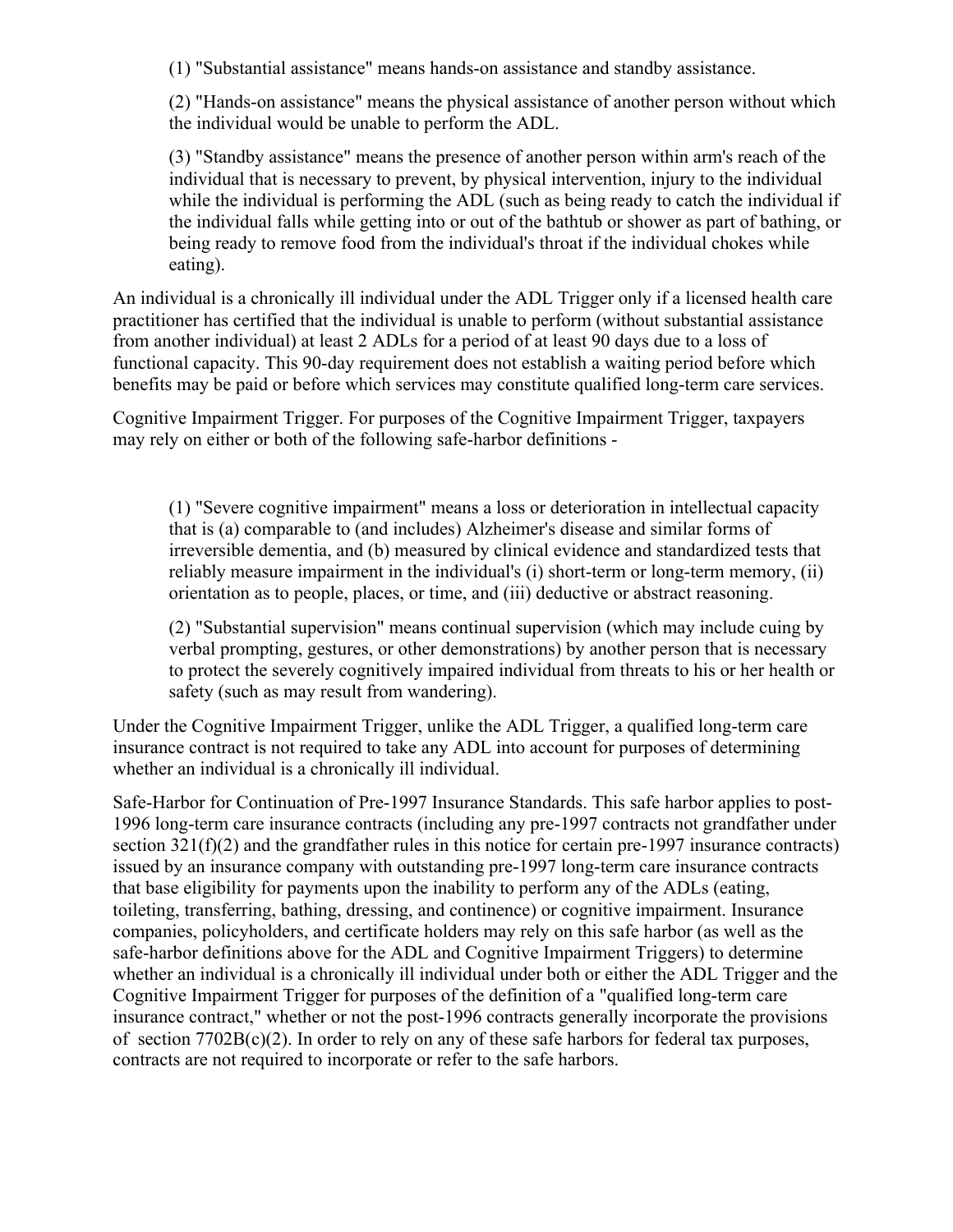In applying the ADL Trigger to its post-1996 contracts, an insurance company is permitted to use the same standards that it uses to determine whether an individual is unable to perform an ADL for purposes of eligibility for benefit payments under its pre-1997 contracts ("pre-1997 ADL standards"). If the insurance company makes determinations regarding an individual's inability to perform an ADL under a post-1996 contract using its pre-1997 ADL standards, the contract will be deemed to satisfy the requirement under the ADL Trigger that an individual is unable to perform (without substantial assistance from another person) that ADL due to a loss of functional capacity. For example, if an insurance company has outstanding pre-1997 long-term care insurance contracts that provide for benefit payments if the insured is unable to perform at least 2 ADLs (whether or not the contracts refer to substantial assistance), the company may interpret "substantial assistance" for purposes of the ADL Trigger as requiring the same assistance as the company requires under its pre-1997 contracts.

In applying the Cognitive Impairment Trigger to its post-1996 contracts, an insurance company is permitted to use the same standards that it uses to determine whether an individual qualifies for benefits due to cognitive impairment under its pre-1997 contracts ("pre-1997 cognitive impairment standards"). If the insurance company makes determinations regarding an individual's cognitive impairment under a post-1996 contract using its pre-1997 cognitive impairment standards, the contract will be deemed to satisfy the requirement under the Cognitive Impairment Trigger that an individual requires substantial supervision to protect the individual from threats to health and safety due to severe cognitive impairment.

This safe harbor for continuation of pre-1997 insurance standards applies only for purposes of determining whether an individual (1) is unable to perform (without substantial assistance from another person) an ADL due to a loss of functional capacity or (2) requires substantial supervision to protect the individual from threats to health and safety due to severe cognitive impairment. This safe harbor does not apply for purposes of the other statutory requirements of section  $7702B(c)(2)$ , such as (1) the requirement that an individual's loss of functional capacity apply to at least 2 of 5 or 6 ADLs, (2) the requirement for a certification by a licensed health care practitioner, and (3) the 90-day requirement. These statutory requirements must be satisfied in order for the individual to be a "chronically ill individual" under the ADL or Cognitive Impairment Trigger, whether or not similar requirements are imposed under the insurance company's pre-1997 contracts.

## II. Qualified Long-Term Care Insurance

This section of the notice addresses certain issues relating to the consumer protection provisions of sections 7702B(b), 7702B(g), and 4980C, rules for adjustments to nonforfeiture benefits under section  $7702B(g)(4)$ , and the grandfather rules for certain pre-1997 insurance contracts. Taxpayers (including insurance companies, employers, policyholders, and certificate holders) may rely on this interim guidance for purposes of the definition of "qualified long-term care insurance contract" in section 7702B(b) and the requirements of section 4980C.

Consumer Protections Applicable to Long-Term Care Insurance. Under sections 7702B(b)(1)(F), 7702B(g), and 4980C, qualified long- term care insurance contracts and issuers of those contracts are required to satisfy certain requirements of the Long-Term Care Insurance Model Act (Model Act) and Long-Term Care Insurance Model Regulation (Model Regulation) promulgated by the National Association of Insurance Commissioners (NAIC), as adopted as of January 1993. The requirements for qualified long-term care insurance contracts under sections  $7702B(b)(1)(F)$  and  $7702B(g)$  relate to guaranteed renewal or noncancellability, prohibitions on limitations and exclusions, extension of benefits, continuation or conversion of coverage,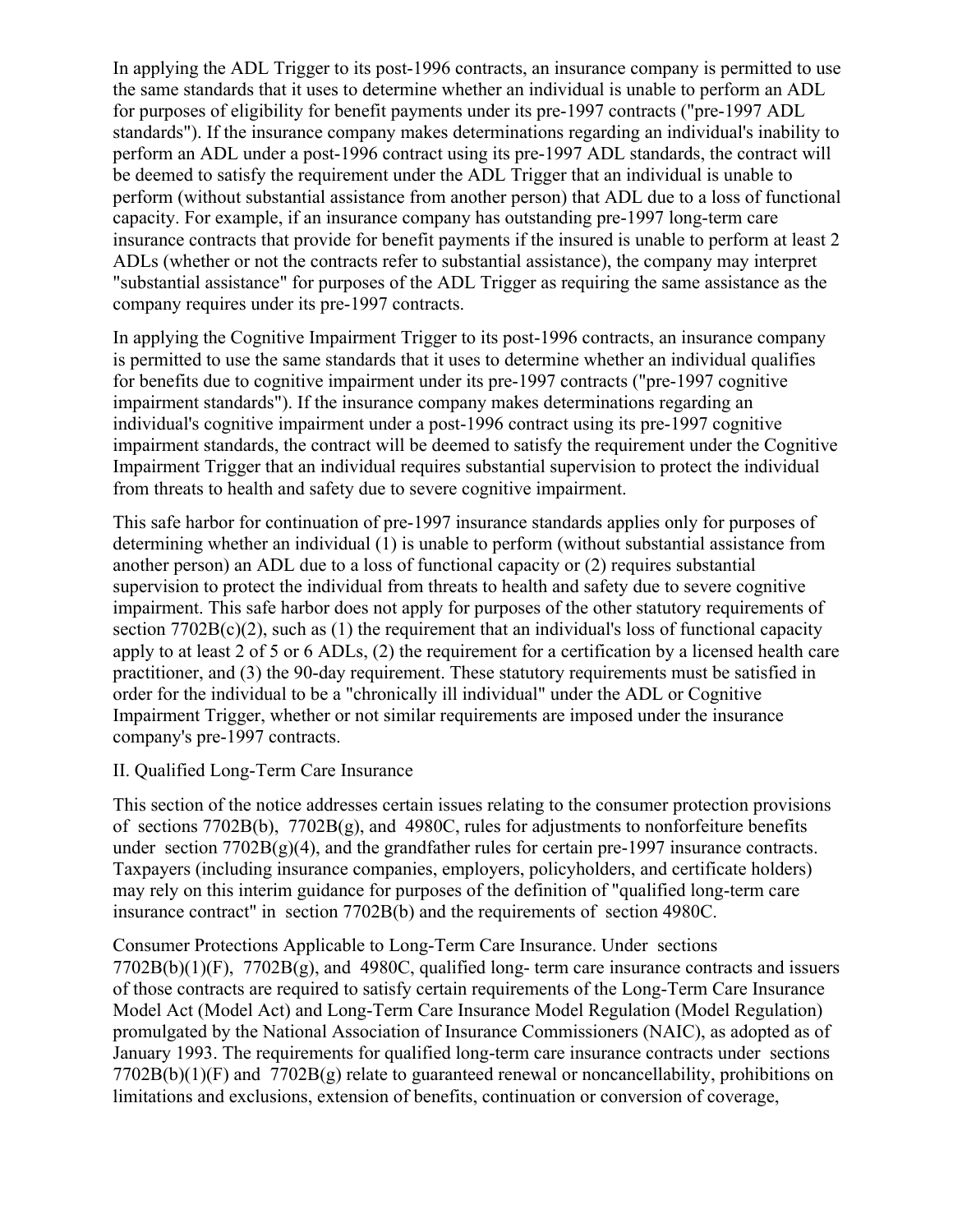discontinuance and replacement of policies, unintentional lapse, disclosure, prohibitions against post-claims underwriting, minimum standards, inflation protection, prohibitions against preexisting conditions and probationary periods, and prior hospitalization. The requirements for qualified long-term care insurance contracts under section 4980C relate to application forms and replacement coverage, reporting requirements, filing requirements for marketing, standards for marketing, appropriateness of recommended purchase, standard format outline of coverage, delivery of a shopper's guide, right to return, outline of coverage, certificates under group plans, policy summary, monthly reports on accelerated death benefits, and incontestability period.

 Sections 7702B and 4980C reference NAIC model provisions that specify exact language (including punctuation), captions, format, and content that must be included in long-term care insurance contracts, applications, outlines of coverage, policy summaries, and notices. See, e.g., sections 10, 13, and 24 of the Model Regulation.

In the case of a State that has adopted all or any portion of the Model Act or Model Regulation, compliance with the applicable requirement of State law is considered compliance with the parallel Model Act or Model Regulation requirement specified in section 7702B(g) or section 4980C, and failure to comply with that requirement of State law is considered failure to comply with the parallel Model Act or Model Regulation requirement in section 7702B(g) or section 4980C. For example, if a particular State has adopted Section 6C of the Model Act (relating to preexisting conditions), then, for a contract that is subject to that State's insurance laws, compliance with that State law is considered compliance with section  $7702B(g)(2)(A)(ii)(I)$  and failure to comply with that State law is considered failure to comply with section  $7702B(g)(2)(A)(ii)(I)$ . In accordance with section 4980C(f), in the case of a State that imposes a requirement that is more stringent than the analogous requirement imposed by section  $7702B(g)$ or section 4980C, compliance with the applicable requirement of State law is considered compliance with the parallel Model Act or Model Regulation requirement in section 7702B(g) or section 4980C.

If a State has not adopted a provision of the Model Act or Model Regulation that is specified in section 7702B(g) or section 4980C (and has not adopted a requirement that is more stringent than the requirement imposed by that provision), the language, caption, format, and content requirements imposed by the Model Act or Model Regulation provision with respect to contracts, applications, outlines of coverage, policy summaries, and notices will be considered satisfied for a contract subject to the law of that State if the language, captions, format, and content are substantially identical in all material respects to those required under that Model Act or Model Regulation provision.

Adjustments to Nonforfeiture Benefits Under Insurance Contracts. Section 7702B(g)(4)(B)(ii) provides that the amount of a nonforfeiture benefit available in the event of a default in premium payments may be subsequently adjusted only as necessary to reflect changes in claims, persistency, and interest that have been taken into account in a change in the premium rates for contracts issued on the same contract form if the contract form has been approved by the Secretary of the Treasury. Solely for the purpose of making such adjustments, approval by the State insurance commissioner or other applicable State authority will be treated as approval by the Secretary of the Treasury.

Grandfather Rules for Certain Pre-1997 Insurance Contracts. Section 321(f)(2) of HIPAA provides that a contract issued before January 1, 1997, is treated as a qualified long-term care insurance contract if the contract met the "long-term care insurance requirements of the State" in which the contract was sitused at the time it was issued. For this purpose, the "long-term care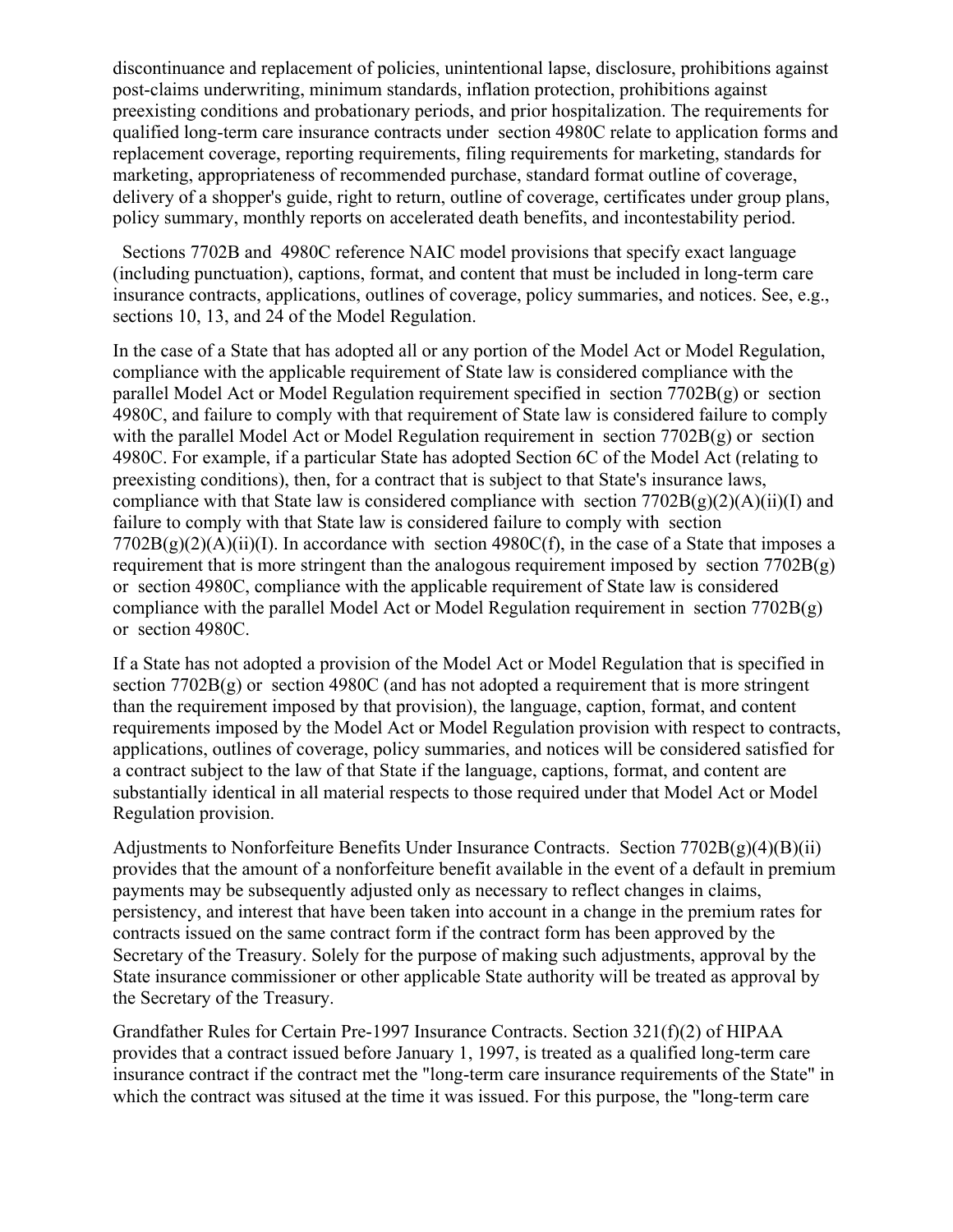insurance requirements of the State" means the State laws (including statutory and administrative law) that are intended to regulate insurance coverage that constitutes "long-term care insurance" (as defined in section 4 of the Long-Term Care Insurance Model Act as adopted by the NAIC in December, 1995), regardless of the terminology used by the State in describing the insurance coverage.

For purposes of applying the grandfather rule of section  $321(f)(2)$  to a contract other than a group contract, the issue date of a contract is generally the date assigned to the contract by the insurance company, but in no event earlier than the date the application is signed. However, if the period between the date of application and the date on which the contract is actually placed in force is substantially longer than under the insurance company's usual business practice, then the issue date is the date the contract is placed in force.

For purposes of applying the grandfather rule of section  $321(f)(2)$  to a group contract, the issue date of the contract is the date the group contract was issued. Thus, insurance coverage under certificates evidencing the addition, on or after January 1, 1997, of individuals to the coverage available under a grandfather group contract is accorded the same grandfather treatment under section 321(f)(2) as the preexisting coverage under the grandfather group contract.

A policyholder's right to return a long-term care insurance contract within a "free-look" period following delivery (with a refund of any premiums that have been paid) is not taken into account in determining the issue date of the contract.

For purposes of applying the grandfather rule of section  $321(f)(2)$ , any material change in a contract will be considered the issuance of a new contract. This includes any change in the terms of the contract altering the amount or timing of any item payable by the policyholder (or certificate holder), the insured, or the insurance company. For example, for purposes of section  $321(f)(2)$ , any change in the terms of a contract altering the amount or timing of benefits (including nonforfeiture benefits) or premiums constitutes a material change that will be considered the issuance of a new contract. A substitution of the insured under an individual contract, or a change (other than an immaterial change) in the eligibility for membership in the group covered by a group contract, also constitutes a material change that will be considered the issuance of a new contract. However, the unilateral exercise of an option or right granted to a policyholder under the contract as in effect on December 31, 1996, will not constitute a material change. For this purpose, a unilateral exercise includes only a change that becomes effective without any consent or other non-ministerial action by the issuer of the contract. A contract issued in an exchange after December 31, 1996, for an existing contract is considered a contract issued after that date.

#### Comments Requested

The Internal Revenue Service and Treasury Department invite comments concerning the application of new sections 7702B and 4980C, the amendments made to section 213, and other federal income tax provisions relating to long-term care as enacted under HIPAA sections 321 through 326, including the standards and definitions in this notice. Comments are particularly requested on: (1) whether the relief provided for insurance contracts complying with the interim guidance provided in this notice needs to be extended beyond the effective date of more definitive guidance; and (2) the types of disability that should be included in any regulations that may be prescribed under the Similar Level Trigger. Comments should be submitted by August 4, 1997. Written comments should be sent to: Internal Revenue Service, P.O. Box 7604, Ben Franklin Station, Attn: CC:CORP:T:R, Room 5228, Washington, D.C. 20044. Alternatively, submissions may be hand delivered between the hours of 8 a.m. and 5 p.m. to: